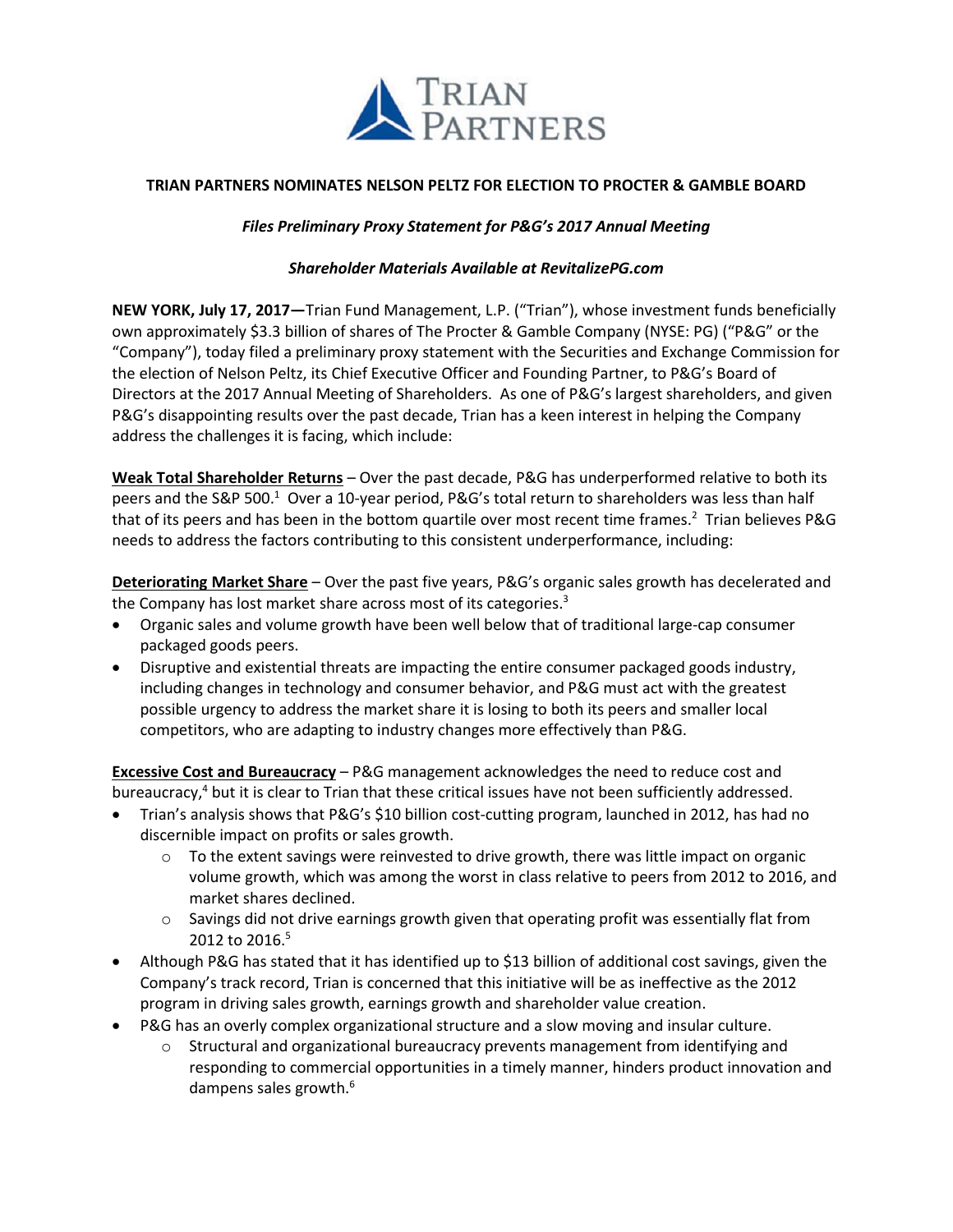While P&G leadership says they are addressing the underperformance issue, shareholders have heard similar promises in the past and results have not improved. Trian believes P&G must take decisive action that goes above and beyond what P&G has presently committed to do.

**Adding Nelson Peltz to the Board Will Help P&G Address These Challenges** – Trian believes that Mr. Peltz's significant expertise and long track record of working successfully with management teams and boards to turn around consumer companies and drive sustainable long-term shareholder value will be invaluable to P&G as it works to overcome its challenges.

- At consumer companies where Mr. Peltz has served on the Board of Directors, earnings-per-share growth has outpaced the S&P 500<sup>7</sup> by an average of 780 basis points annually.<sup>8</sup>
- Total shareholder returns at consumer companies where Mr. Peltz has served on the Board of Directors have outperformed the S&P 500 by an average of 880 basis points annually.<sup>9</sup>

Trian believes that P&G's challenges stem in large part from its organizational structure and culture, which can be highly resistant to change. Therefore, it is Trian's strong view that the addition of a motivated independent director that has a material ownership stake and relevant industry experience can be a valuable resource for overcoming the root causes of these challenges.

**What Trian is NOT Pushing For –** Trian believes strongly in P&G's potential, and as a long-term shareowner, its objective is to create sustainable long term shareholder value for all P&G shareholders. That means Trian is:

- NOT advocating for the break-up of the Company
- NOT suggesting that the CEO be replaced
- NOT seeking to replace directors
- NOT advocating taking on excessive leverage
- NOT seeking to cut pension benefits
- NOT suggesting that research & development, marketing expense or capital expenditures be reduced

Trian has made the decision to nominate Mr. Peltz for election to the Board at the 2017 Annual Meeting so that he can act as a catalyst for faster and more significant change at P&G. In connection with this nomination, Trian has filed a preliminary proxy statement with the SEC and launched the website [www.RevitalizePG.com,](http://www.revitalizepg.com/) which contains a brief shareholder presentation and other materials.

"Trian believes the job of a highly engaged shareowner in the boardroom is to foster a true sense of ownership among directors and inspire the board to take decisive and timely action to create sustainable, long-term value for both the company and its shareholders," said Mr. Peltz. "As a member of the Board, it would be my goal to help improve performance by increasing sales and profits and regaining lost market share. I also believe the Board must address the company's structure and culture. I can add far more value operating within the P&G boardroom than by merely looking in from the outside."

Wishing to avoid a proxy contest, Trian had numerous constructive meetings and discussions with P&G management and a few Board members over the course of the past four months. Trian is disappointed that the Company has rejected Trian's request to expand the Board by adding Mr. Peltz, who would be a representative of all shareholders. Trian still hopes to avoid the distraction of a proxy contest for the sake of all constituencies. However, it feels compelled to advocate for the changes it believes are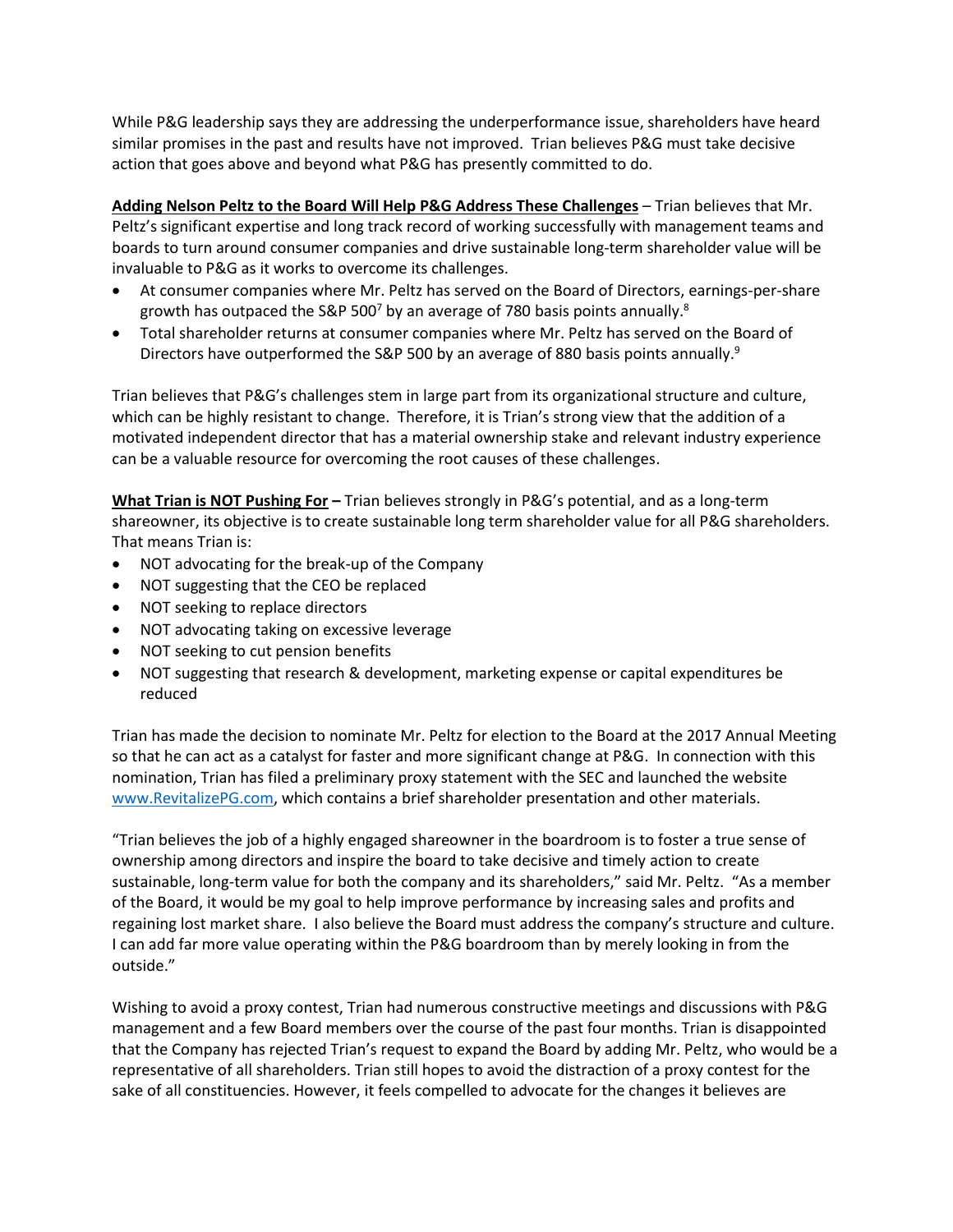necessary at P&G in order to enhance long-term value and return P&G to its position as the best-in-class consumer packaged goods company in terms of growing both market share and financial performance. Should Mr. Peltz be elected to a seat on P&G's Board at its Annual Meeting, as a director, his first action would be to propose that the Board immediately re-appoint to the Board whichever current director has not been re-elected.

## **Nelson Peltz's Background and Experience**

Nelson Peltz is the Chief Executive Officer & Founding Partner of Trian, a highly regarded investment management firm formed in 2005. Over the course of his career, he has served on a number of corporate boards, and is currently a director at Mondelēz International, Inc. (since January 2014), Sysco Corporation (since August 2015), The Madison Square Garden Company (since December 2014) and The Wendy's Company, where is he non-executive Chairman (since 2007). If elected to the P&G Board, he intends to resign from at least one of his current boards.

Previously, Mr. Peltz has served as a director of Ingersoll-Rand plc (2012 to June 2014), H. J. Heinz Company (2006 until June 2013), Legg Mason, Inc. (2009 until December 2014) and National Propane Corporation (1996 to 1999), the managing general partner of National Propane Partners, L.P., where he was Chairman of the Board.

A native of Brooklyn, New York, Mr. Peltz began his business career in 1963 when he joined his family food business. In addition to founding Trian, he has served in senior management positions at various companies. From 1993 to 2007, he served as the Chairman and Chief Executive Officer of Triarc Companies, Inc. During that period, Triarc owned Arby's Restaurant Group, Inc. and acquired Snapple Beverage Group, as well as other consumer and industrial businesses. Mr. Peltz was also Chairman & Chief Executive Officer of Triangle Industries, Inc., a Fortune 100 industrial company and the parent of American National Can Company from 1983 until December 1988, when it was acquired by Pechiney, S.A. From 1984 until 1992, Mr. Peltz was Chairman, Chief Executive Officer and a director of Avery, Inc., which primarily engaged in the manufacture and sale of specialty chemicals through Uniroyal Chemical Company.

Mr. Peltz was recognized by the National Association of Corporate Directors (NACD) in 2010, 2011 and 2012 as among the most influential persons in the global Corporate Governance arena.

Mr. Peltz attended The Wharton School of the University of Pennsylvania.

More information about Trian and its thesis for constructive change at P&G can be found at: [www.RevitalizePG.com.](http://www.revitalizepg.com/)

# **About Trian Fund Management, L.P.**

Founded in 2005 by Nelson Peltz, Ed Garden and Peter May, Trian Fund Management, L.P. is a highly engaged shareowner that seeks to invest in high quality but undervalued and underperforming public companies and to work collaboratively with management teams and boards of those companies to execute operational and strategic initiatives designed to drive long-term sustainable earnings growth for the benefit of all stakeholders.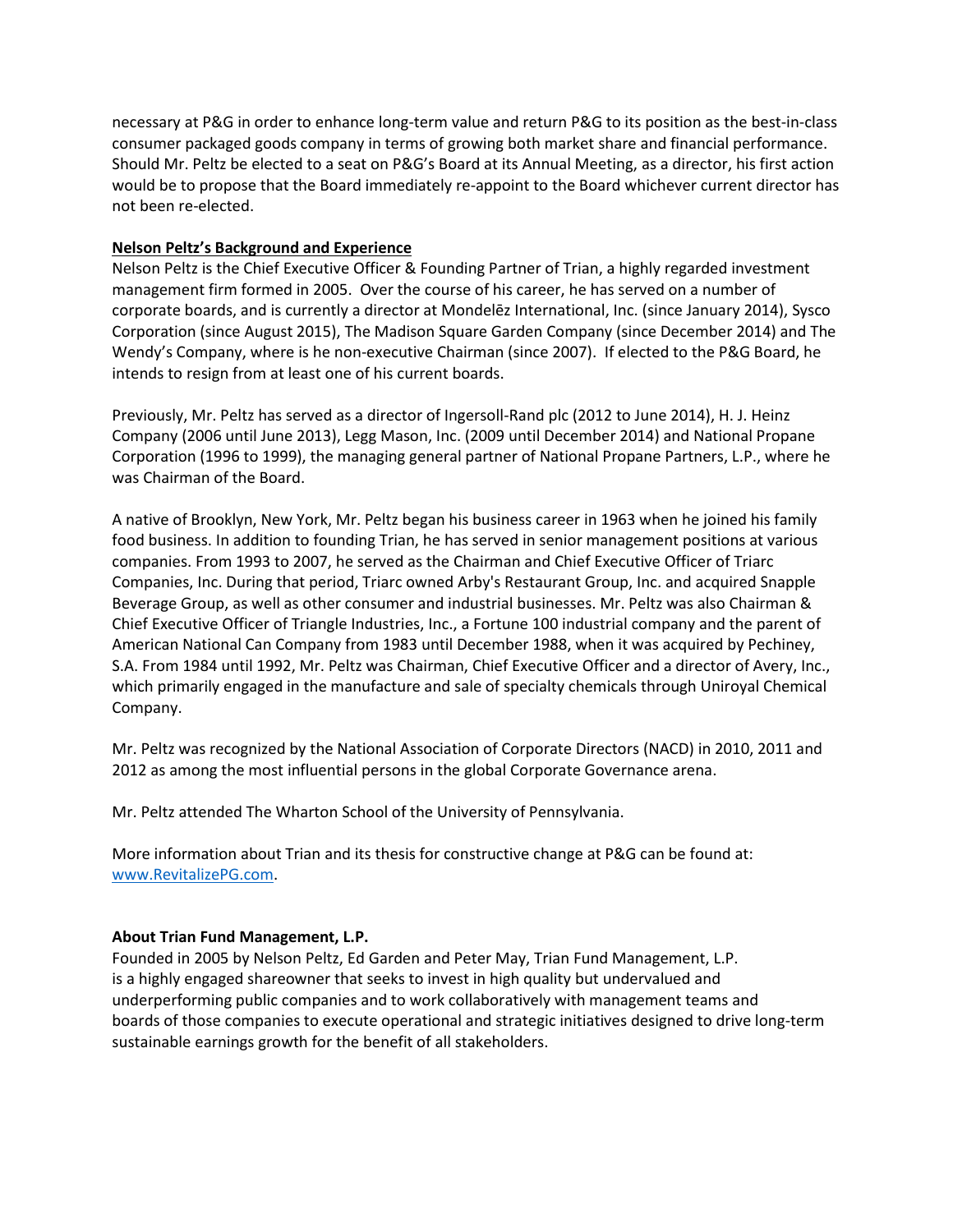#### **Media Contacts:**

Anne A. Tarbell (212) 451-3030 [atarbell@trianpartners.com](mailto:atarbell@trianpartners.com)

George Sard/Margaret Popper/Kelsey Markovich Sard Verbinnen & Co (212) 687-8080 [GSard@sardverb.com/MPopper@sardverb.com/KMarkovich@sardverb.com](mailto:GSard@sardverb.com/MPopper@sardverb.com/KMarkovich@sardverb.com)

The views expressed in this press release represent the opinions of Trian Fund Management, L.P. ("Trian") and certain of the funds and investment vehicles it manages (collectively, Trian with such funds, "Trian Partners"), and are based on publicly available information with respect to The Procter & Gamble Company (the "Company"). Trian Partners recognizes that there may be confidential information in the possession of the Company that could lead it to disagree with Trian Partners' conclusions. Trian Partners reserves the right to change any of its opinions expressed herein at any time as it deems appropriate and disclaims any obligation to notify the market or any other party of such change. Trian Partners disclaims any obligation to update the information or opinions contained in this press release.

Certain financial projections and statements made herein have been derived or obtained from filings made with the Securities and Exchange Commission ("SEC") or other regulatory authorities and from other third party reports. Neither Trian Partners nor any of its affiliates shall be responsible or have any liability for any misinformation contained in any third party SEC or other regulatory filing or third party report. Select figures presented in this press release have not been calculated using generally accepted accounting principles ("GAAP") and have not been audited by independent accountants. Such figures may vary from GAAP accounting in material respects and there can be no assurance that the unrealized values reflected within such materials will be realized. Nothing in this press release is intended to be a prediction of the future trading price or market value of securities of the Company. There is no assurance or guarantee with respect to the prices at which any securities of the Company will trade, and such securities may not trade at prices that may be implied herein. The estimates, projections and potential impact of the opportunities identified by Trian Partners herein are based on assumptions that Trian Partners believes to be reasonable as of the date of this press release, but there can be no assurance or guarantee that actual results or performance of the Company will not differ, and such differences may be material.

This press release is provided merely as information and is not intended to be, nor should it be construed as, an offer to sell or a solicitation of an offer to buy any security. This press release does not recommend the purchase or sale of any security. Funds managed by Trian currently beneficially own shares of the Company. These funds are in the business of trading – buying and selling– securities and intend to continue trading in the securities of the Company. You should assume such funds will from time to time sell all or a portion of their holdings of the Company in open market transactions or otherwise, buy additional shares (in open market or privately negotiated transactions or otherwise), or trade in options, puts, calls, swaps or other derivative instruments relating to such shares. However, neither Trian Partners nor the other Participants or any of their respective affiliates has any intention,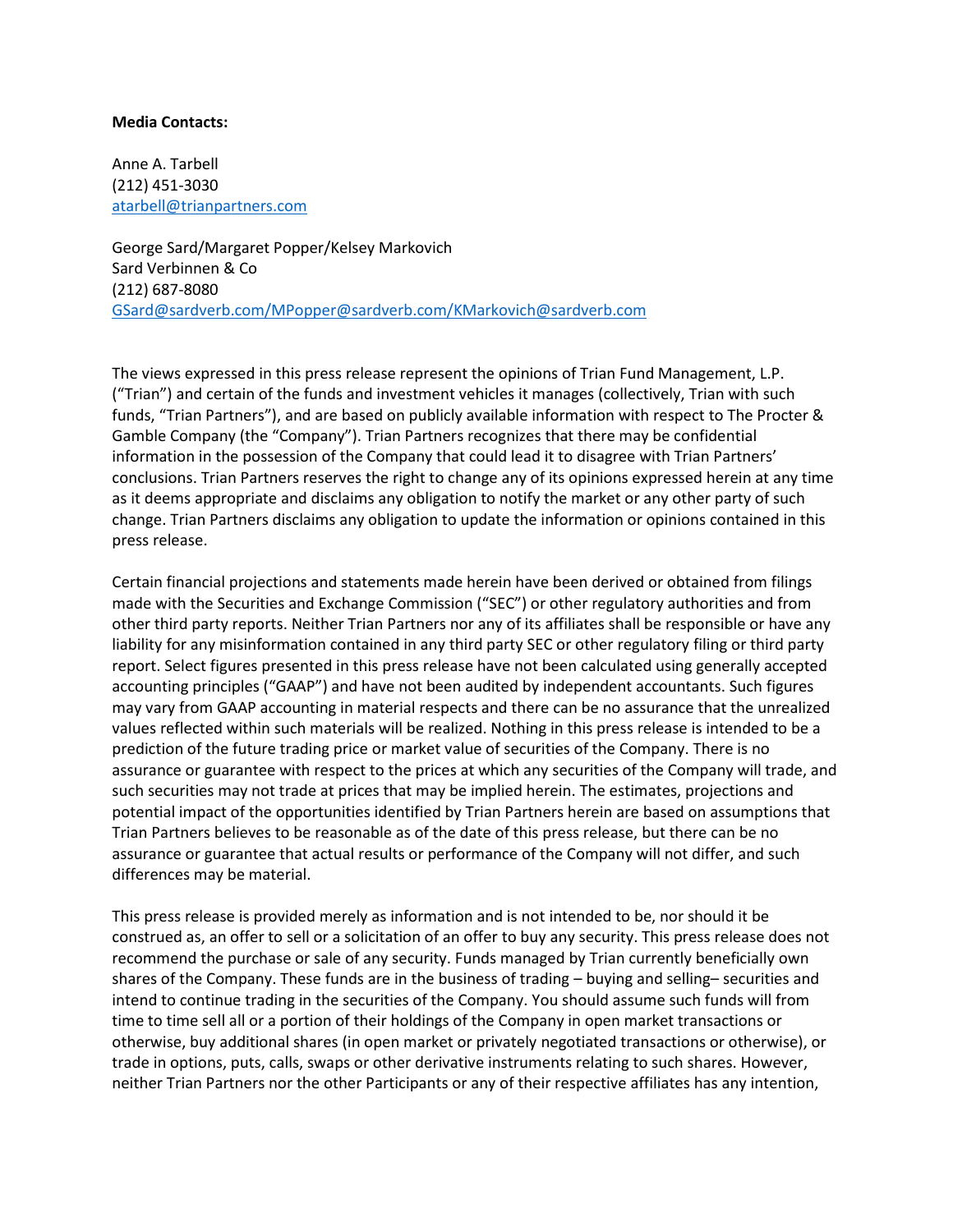either alone or in concert with another person, to acquire or exercise control of the Company or any of its subsidiaries.

## **Cautionary Statement Regarding Forward-Looking Statements**

This press release contains forward-looking statements. All statements contained in this press release that are not clearly historical in nature or that necessarily depend on future events are forward-looking, and the words "anticipate," "believe," "expect," "potential," "could," "opportunity," "estimate," "plan," and similar expressions are generally intended to identify forward-looking statements. The projected results and statements contained in this press release that are not historical facts are based on current expectations, speak only as of the date of this press release and involve risks, uncertainties and other factors that may cause actual results, performance or achievements to be materially different from any future results, performance or achievements expressed or implied by such projected results and statements. Assumptions relating to the foregoing involve judgments with respect to, among other things, future economic, competitive and market conditions and future business decisions, all of which are difficult or impossible to predict accurately and many of which are beyond the control of Trian Partners. Although Trian Partners believes that the assumptions underlying the projected results or forward-looking statements are reasonable as of the date of this press release, any of the assumptions could be inaccurate and therefore, there can be no assurance that the projected results or forwardlooking statements included in this press release will prove to be accurate and therefore actual results could differ materially from those set forth in, contemplated by, or underlying those forward-looking statements. In light of the significant uncertainties inherent in the projected results and forward-looking statements included in this press release, the inclusion of such information should not be regarded as a representation as to future results or that the objectives and strategic initiatives expressed or implied by such projected results and forward-looking statements will be achieved. Trian Partners will not undertake and specifically declines any obligation to disclose the results of any revisions that may be made to any projected results or forward-looking statements in this press release to reflect events or circumstances after the date of such projected results or statements or to reflect the occurrence of anticipated or unanticipated events.

## **Additional Information**

Trian Partners, together with other Participants, intend to file with the SEC a definitive proxy statement and an accompanying proxy card to be used to solicit proxies in connection with the 2017 annual meeting of shareholders of the Company, including any adjournments or postponements thereof or any special meeting that may be called in lieu thereof (the "2017 Annual Meeting"). Information relating to the participants in such proxy solicitation (the "Participants") has been included in a preliminary proxy statement filed by Trian Partners and the other Participants with the SEC on July 17, 2017 and in any amendments to that preliminary proxy statement. Shareholders are advised to read the definitive proxy statement and any other documents related to the solicitation of shareholders of the Company in connection with the 2017 Annual Meeting when they become available because they will contain important information, including additional information relating to the Participants. When completed and available, Trian Partners' and the other Participants' definitive proxy statement and a form of proxy will be mailed to shareholders of the Company. These materials and other materials filed by Trian Partners and the other Participants in connection with the solicitation of proxies will be available at no charge at the SEC's website at www.sec.gov. The definitive proxy statement (when available) and other relevant documents filed by Trian Partners and the other Participants with the SEC will also be available, without charge, by directing a request to Trian Partners' proxy solicitor, Innisfree M&A Incorporated, 501 Madison Avenue, 20th Floor, New York, New York 10022 (Shareholders call toll-free: 877-750-8338;